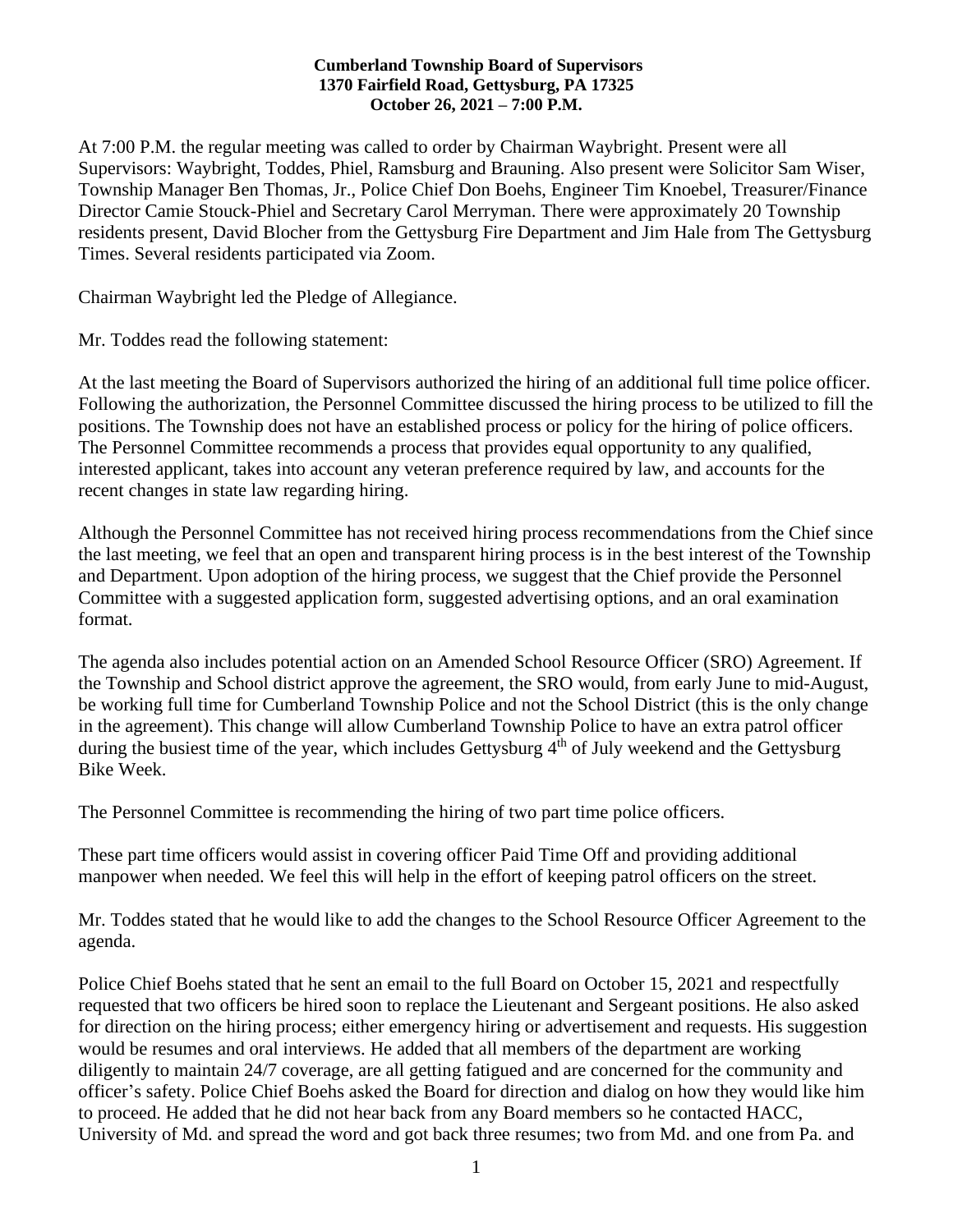has two qualified candidates. Police Chief Boehs requested that the Board act soon on this because they need the manpower and positions.

**Mr. Toddes made a motion to approve the agenda with the addition of the Hiring Policy for the Police Department (Letter J. under Active Business). The motion was seconded by Mr. Phiel and carried.**

**Mr. Toddes made a motion seconded by Mrs. Ramsburg and carried to approve the Minutes of the September 28, 2021 Regular Meeting.**

**Mr. Phiel made a motion seconded by Mrs. Ramsburg and carried to approve the bills in the amounts as stated by the Chairman: \$188,282.10 from the General Fund, \$3,102.10 from the Escrow Fund and \$1,536.78 from the Capital Reserve Fund.**

#### **Public comment:**

Mr. David Blocher, representing the Gettysburg Fire Department, thanked the Board for their cooperation and also spoke to them regarding the Fire Tax and funding to their department who respond to 28% of their calls in Cumberland Township. Mr. Blocher requested \$140,000.00 for 2021 for several different projects and also asked to receive \$150,00.00 in 2022 for various projects.

The following people commented on police staffing: Roger Semplak, 440 Old Mill Road William Davis, Fairfield Road (made a \$1,000.00 cash contribution to the Police Department) William Coe, 105 Twin Lakes Drive Teri Coe, 105 Twin Lakes Drive Kirby Scott, 18 Kestrel Drive Elizabeth Magner, 470 Belmont Road Warren Sheppard, 1610 Fairfield Road

**Engineer:** Mr. Knoebel reported that the Township has a request from Henry King for the release of financial security being held for his greenhouse project, in the amount of \$16,637.50. Mr. Knoebel has produced a memo dated October 25, 2021 that recommends that the release can be made pending verification that the Stormwater Operations and Maintenance Agreement has been executed and recorded. **Mr. Brauning made a motion to approve the full release with the condition as stated in Mr. Knoebel's memo seconded by Mr. Phiel and carried.**

Mr. Knoebel also reported that the Artillery Ridge Campground Final Land Development Plan had been tabled at the last meeting giving the applicant time to address more of the engineer's comments, they have received revised plans and produced a new memo dated October 26, 2021. Mr. Knoebel stated that there is one waiver request to Section 303 requiring the submission of a separate preliminary plan and that is a typical waiver request. Mr. Knoebel read over the remaining comments on the memo and recommended approval contingent upon the comments being addressed. **Mr. Toddes made a motion to approve the waiver request to Section 303 requiring a separate preliminary plan seconded by Mrs. Ramsburg and carried. Mr. Toddes made a motion to approve the Artillery Ridge Campground Final Land Development Plan subject to the comments in the engineer's October 26, 2021 memo being addressed. The motion was seconded by Mr. Brauning and carried.**

**Police Report:** Police Chief Don Boehs presented a written and oral report of police activities for the month of September 2021 including: 283 complaints, 32 traffic stops, seven traffic accidents, three targeted enforcements, 15 combined arrests, 8,750 patrol miles and 32 walk-in complaints. He added that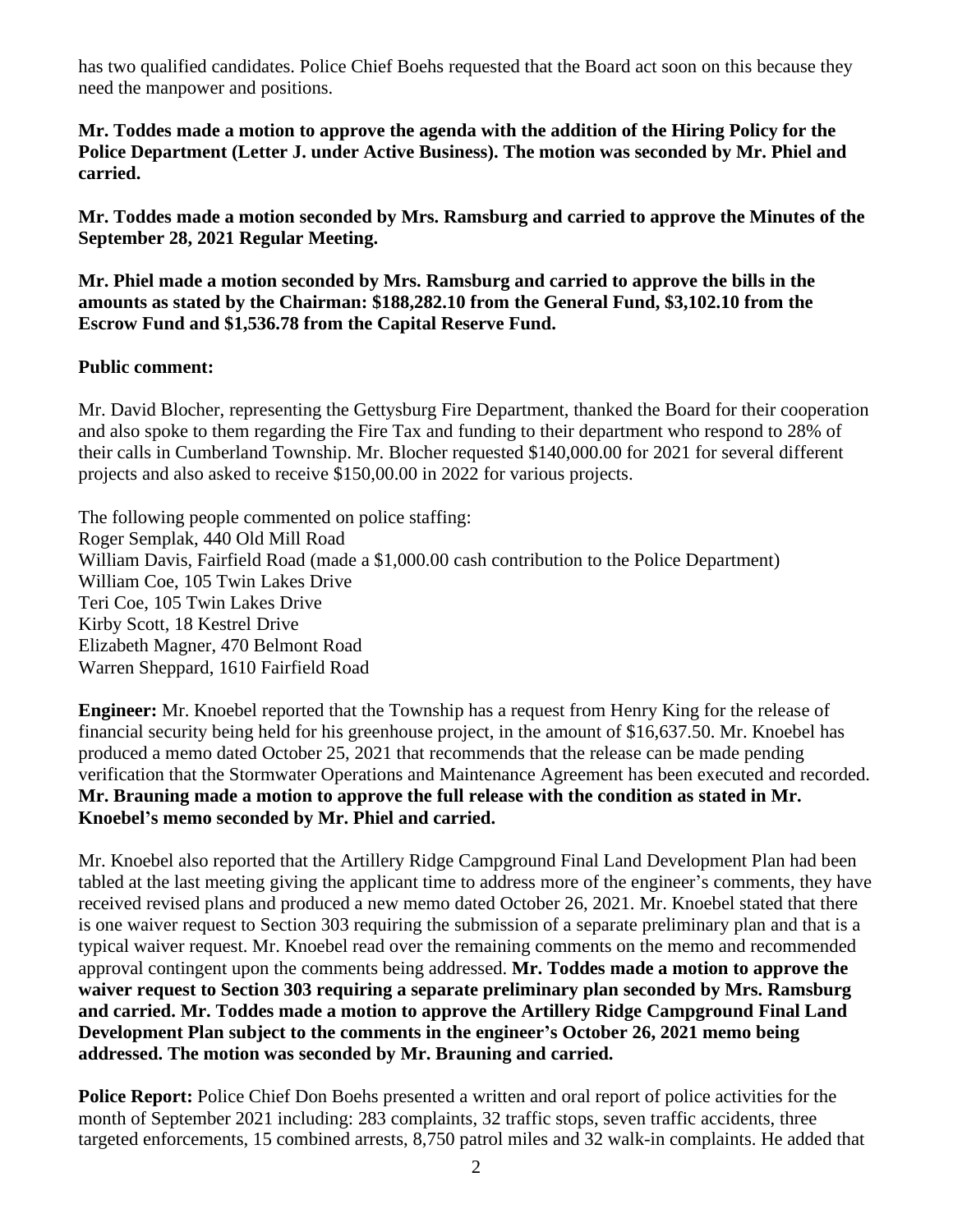they assisted other agencies three times and they were assisted six times. There were three assists to Pa. State Police. Police Chief Boehs reported that Detective (now Acting Sgt.) Higgs is handling 21 active felony cases occurring within the last nine months. Police Chief Boehs added that Officer Barbagello is assisting Detective Higgs. There was further discussion regarding Police Department staffing.

## **Active Business:**

Mr. Thomas handed out project reports from the Maintenance and Building/Zoning Departments and the Manager for the Supervisors to review for the 2022 Budget.

Mr. Thomas recommended that the Board hold a Budget Workshop on Thursday, November 4, 2021 beginning at 6:00 P.M. **Mr. Phiel made a motion seconded by Mr. Toddes and carried to schedule the Budget Workshop as recommended.** 

Mr. Thomas reported that the Township received a letter from the Adams County Commissioners regarding the Solid Wase Contract – Bidding Process. He reported that beginning in 2022 the County is no longer going to be involved with the bidding process but, the County will continue to support municipal organizations where applicable for the solid waste procurement process. Mr. Thomas asked the Board if they were in favor of continuing in the Solid Waste Contract in conjunction with Straban Township and East Berlin and Abbottstown Boroughs, to keep the number of trash trucks off of the Township roads and hopefully save the Township residents money. **Mr. Phiel made a motion to continue in the Solid Waste Contract – Bidding Process seconded by Mr. Toddes and carried.** 

Mr. Thomas reported that over the fall and winter months KPI is working with Clauser Environmental on the MS4 projects here at the Township Building along Willoughby Run and at The Human Resources Building on Boyd's School Road. He added that we have been working closely with the watershed specialist at the Adams County Soil Conservation Service who will be applying for a Stormwater Grant at the end of this week on behalf of the Township for the Human Resources Building project. He added that we will be having internal training as part of the Minimum Control Measures and will be meeting with members of the Homeowner's Associations regarding Best Management Practices.

Mr. Thomas reminded everyone about the vacancy on the Zoning Hearing Board that needs to be filled.

**PERSONNEL COMMITTEE:** Mr. Toddes presented the School Resource Officer (SRO) Agreement with Gettysburg Area School District and reported that the only change is to the duty hours. He explained that the SRO will stop one week after the official end of school and start whenever the athletic programs begin. There will be roughly six weeks in the summer when the SRO will be working for the Police Department. **Mr. Toddes made a motion to approve the School Resource Officer (SRO) Agreement with Gettysburg Area School District seconded by Mrs. Ramsburg and carried.**

**FINANCE COMMITTEE**: Mr. Phiel reported that the committee recommends the completion/disconnection of the remaining streetlights on Deatrick Drive at a cost of \$1,427.00. **Mr. Brauning made a motion seconded by Mrs. Ramsburg and carried to approve the completion/disconnection as recommended.** Mr. Phiel also recommended the purchase of an air operated oil pump for engine oil from Northern Tool at a cost of \$1,279.98. **Mrs. Ramsburg made a motion to approve this purchase, as recommended, seconded by Mr. Toddes and carried.** Mr. Phiel reported that the Maintenance Department was able to re-grind a pile of millings for use on future projects by renting a crusher/grinder from Wilson Paving, the job was completed much quicker than anticipated and the cost was well below the \$6,000.00 that was expected. Lastly, Mr. Phiel reported that the Maintenance Department desires to replace a 27 year old dump truck with a 2023 International Dump Truck and given the supply chain the Finance Committee is recommending a Letter of Intent to get in the